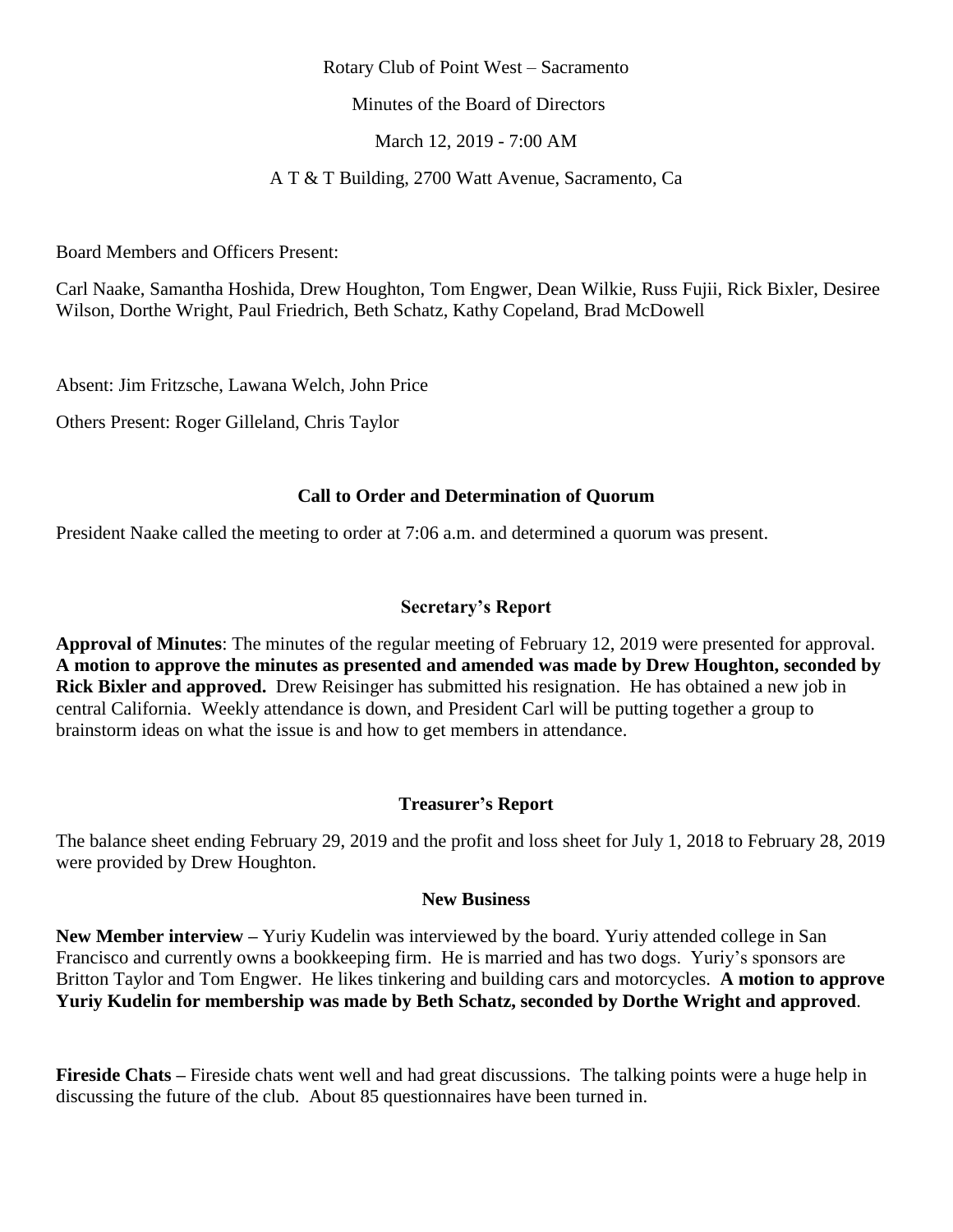**Strategic Plan** – The committee added a 5<sup>th</sup> goal to the club's strategic plan. The 5<sup>th</sup> goal is centered around fundraising. A motion to approve as amended the 5<sup>th</sup> goal, including the whole plan, was made by Drew **Houghton, seconded by Dean Wilkie and approved.**

# **Grant Review Committee**

They have provided a written report. Mary Lyn Kagan is creating a new charity partner application. There will be two applications moving forward, one for grants and one for charity partners. The committee is looking for guidance on who will follow up with the brewfest committee on Runnin' 4 Rhett as their charity partner since there is a conflict of interest. **A motion was made by Kathy Copeland to vet charity partners and provide a follow up at the GRC level and the GRC to come by with the new application form for approval was seconded by Rick Bixler and approved.** 

# **President's Report**

President Naake reported we will have an Alumni meeting on May 3, 2019 to invite back past members and invite them to golf. Start thinking about former members you'd like to invite.

Nominations for Rookie, Quiet and Rotarian of the Year were discussed.

**Hot Dog Cart –** Jennifer Curtsinger & John Koogle are looking to sell their hot dog cart for \$3,000. This topic will be tabled for discussion at the April board meeting.

# **Board Reports**

# **John Price – Club Service 1**

Brewfest will be co-chaired by John Price in 2019. Scheduling speakers is going well. Looking for a softball coach, if there is a softball league. Paul Cunha will host President Carl's demotion party on June 29, 2019. The satellite club will be changing the format of their meetings. The first meeting of the month will be a business meeting at Limelight and the third Thursday will be a social, location TBD.

# **Tom Engwer – Club Service 2**

The new member takeover meeting will be April 12, 2019. Working on scheduling another new member orientation. Tom will take over the membership committee in Kathy's term. They have already met to start planning for next term.

#### **Dorthe Wright – Club Service 3**

The bowling bash will be April 6, 2019. The fun committee is planning the sunglass social on June 7, 2019, location TBD. Invocators are going well.

#### **Beth Schatz – Vocational Service**

Tom Knox is working on a tour of business at the B Street Theater. Other tours include the Salvation Army and the Sacramento Police Department. Rotarians at Work day will be May 17, 2019. More info to follow. Let Beth or Jeniece know if you have a member minute "Thank You" and they will get you on the schedule. Pam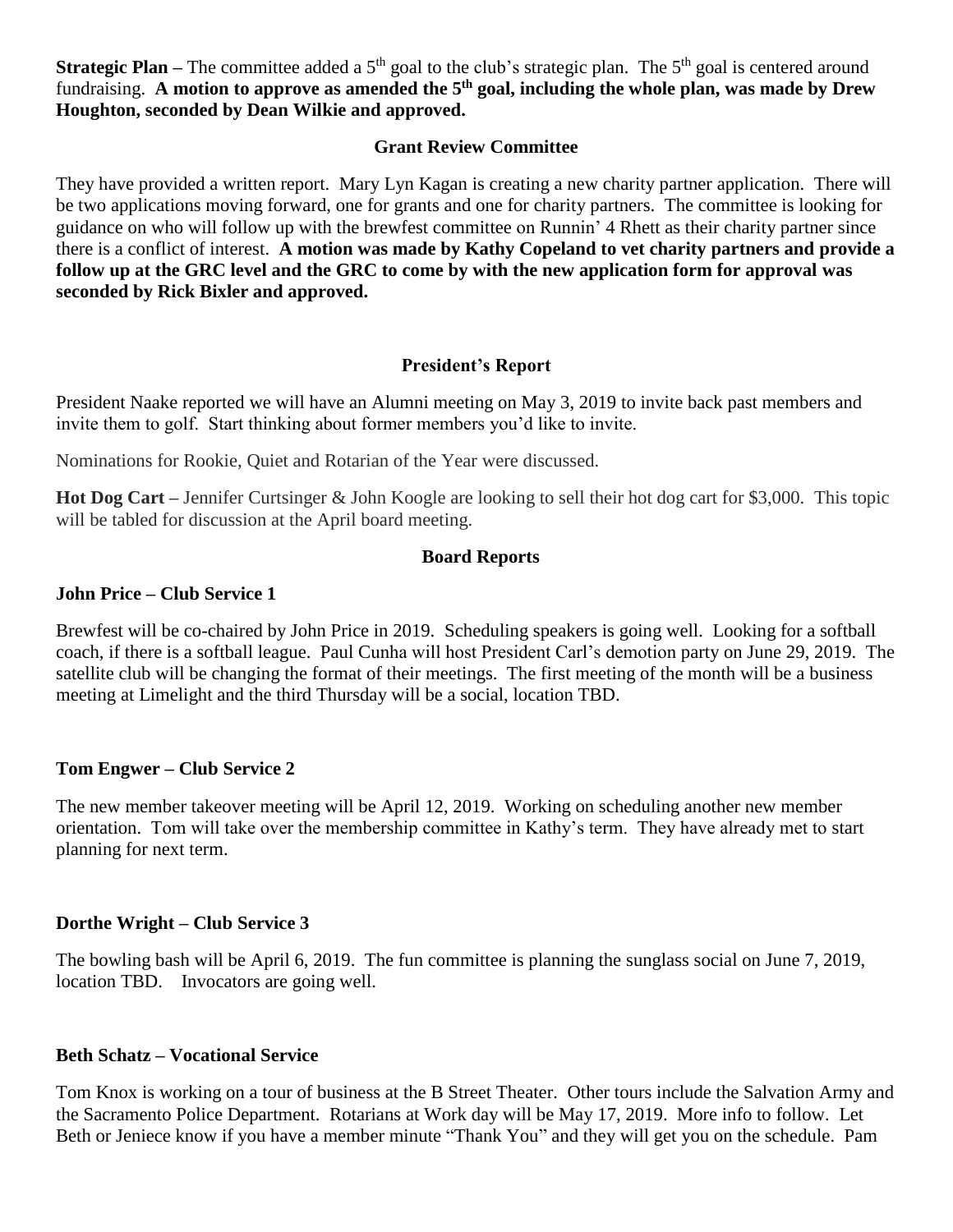Lapinski and Anne Baron are chairing the Community Service Awards. Nomination forms are on the club website…so start thinking! Keep sending material to Trish for the newsletter.

# **Brad McDowell – Community Service 1**

Brian Moore is working on a tree planting date for the spring. Rita Gordon is representing our club at the District Poker Tournament. Golf Tournament is Friday, May 3, 2019.

# **Dean Wilkie – Community Service 2**

Dan Hall is working on the blood drive with the district. More info to follow.

#### **Paul Friedrich – International Service**

There was an International Grants committee meeting on March 7, 2019 at B Street Theater at 7am. We have our current grants certification thanks to Mary Lyn Kagan, Dorthe Wright, Kathy Copeland and Christine Cahill-Reams for taking the online training.

#### **Russ Fujii – Youth Services**

Tom Cicchini, Kristi Kendall and Mike Garcia are working on the speech contest, scheduled for March 15, 2019 at the club meeting. RYLA interviews will be happening soon. We have paid for four students to attend. If you would like to be a counselor at RYLA, please sign up. Hoping to have our annual Feast at Encina High this fall.

#### **Lawana Welch – Satellite Chair**

No report.

# **Samantha Hoshida – Club Information Officer**

The District Assembly is Saturday, March 30, 2019. Please sign up to go. Metro Chamber Power Lunch is March 29, 2019 if you or your chairs would like to attend.

#### **Kathy Copeland – President Elect**

Attended Pre-PETS training on February 2, 2019 and PETS Training March 8 to March 10, 2018. Also working on a preliminary budget and her board matrix.

#### **Desiree Wilson – Public Image**

Please send content/dates to Desiree for social media and updating the club calendar.